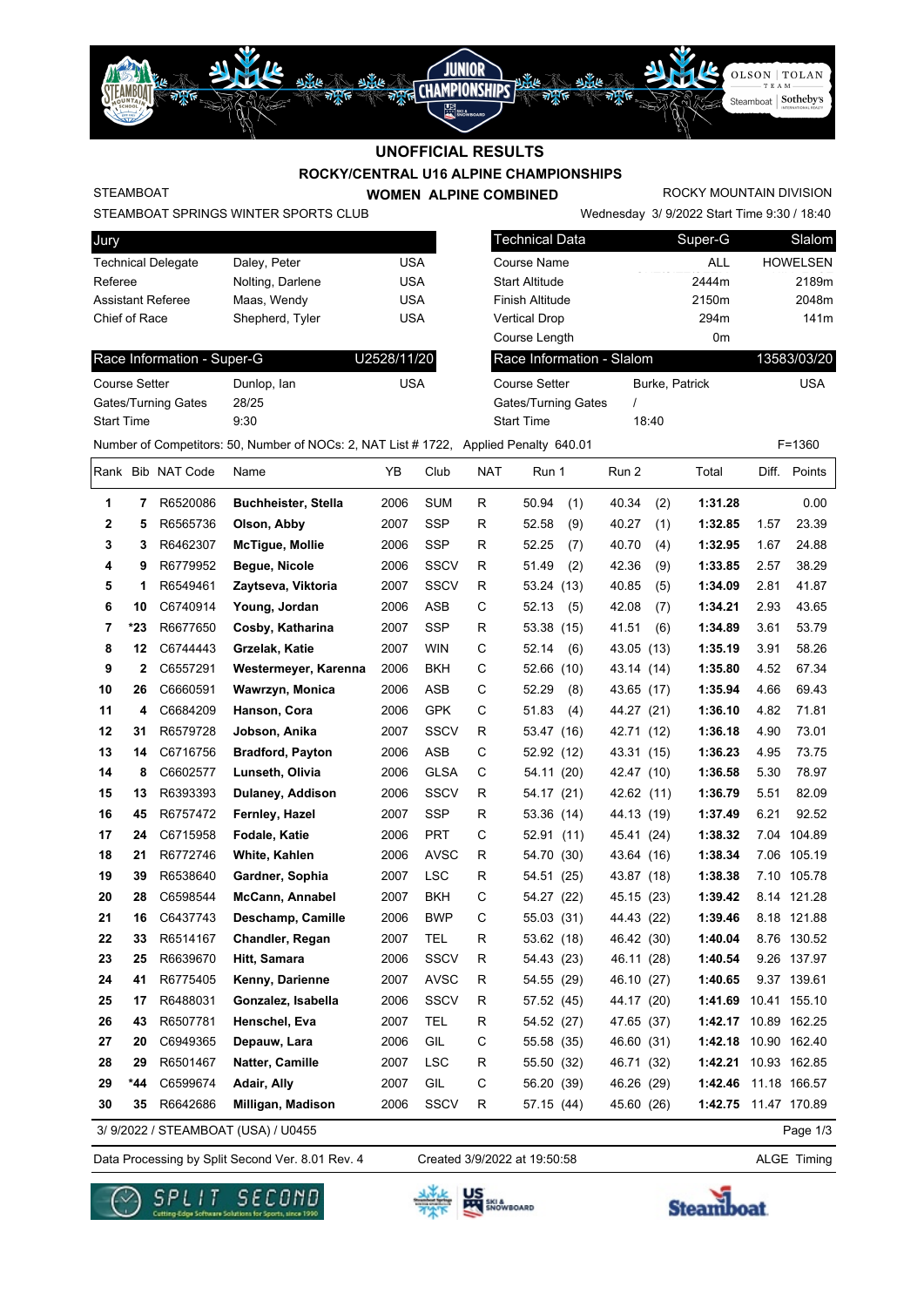## **ROCKY/CENTRAL U16 ALPINE CHAMPIONSHIPS WOMEN ALPINE COMBINED UNOFFICIAL RESULTS**

Wednesday 3/ 9/2022 Start Time 9:30 / 18:40 ROCKY MOUNTAIN DIVISION

|    |     | Rank Bib NAT Code            | Name                                  | ΥB   | Club        | <b>NAT</b> | Run 1        | Run 2        | Total                | Diff. Points |
|----|-----|------------------------------|---------------------------------------|------|-------------|------------|--------------|--------------|----------------------|--------------|
| 31 | 34  | C6877086                     | Schaffer, Ashley                      | 2006 | <b>BKH</b>  | C          | 55.64 (36)   | 47.13 (35)   | 1:42.77 11.49 171.19 |              |
| 32 | 27G | R6438790                     | <b>Crowley, Audrey</b>                | 2007 | SSCV        | R          | 56.53 (41)   | 46.71 (32)   | 1:43.24 11.96 178.19 |              |
| 33 | 52  | R6661322                     | Demino, Ruthie                        | 2007 | <b>SUM</b>  | R          | 55.68 (37)   | 47.63 (36)   | 1:43.31 12.03 179.24 |              |
| 34 | *38 | C6727246                     | Murphy, Olivia                        | 2006 | BKH         | С          | 55.51 (33)   | 48.04 (38)   | 1:43.55 12.27 182.81 |              |
| 35 | 36  | C6971377                     | Skytta, Sophie                        | 2007 | <b>GLSA</b> | C          | 56.67 (42)   | 46.96 (34)   | 1:43.63 12.35 184.01 |              |
| 36 | *40 | C6793806                     | <b>Matson, Charlotte</b>              | 2006 | SWA         | C          | 55.98 (38)   | 48.44 (40)   | 1:44.42 13.14 195.78 |              |
| 37 | 22  | C6479869                     | <b>Boden, Millicent Sno</b>           | 2006 | MAD         | C          | 55.51 (33)   | 49.09 (41)   | 1:44.60 13.32 198.46 |              |
| 38 | 30  | C6655968                     | <b>Hammerstrom, Alexis</b>            | 2006 | <b>GLSA</b> | C          | 56.38 (40)   | 50.57 (42)   | 1:46.95 15.67 233.47 |              |
| 39 | 48  | C6661240                     | Hirn, Ellie                           | 2007 | <b>SWA</b>  | C          | 59.57 (46)   | 48.43 (39)   | 1:48.00 16.72 249.11 |              |
| 40 | 51  | C6767567                     | Chaney, Calia                         | 2006 | <b>FST</b>  | C          | 57.05 (43)   | 1:04.24(43)  | 2:01.29 30.01 447.13 |              |
| 41 | 15  | R6566540                     | Douglas, Maizy                        | 2007 | SSCV        | R          | 53.51 (17)   | 1:17.47(44)  | 2:10.98 39.70 591.50 |              |
| 42 | 50  | C6767248                     | <b>Reardon, Kate</b>                  | 2006 | AFT         | C          | 54.51 (25)   | 1:26.41(45)  | 2:20.92 49.64 739.60 |              |
|    |     |                              | <b>NOT PERMITTED TO START 1st RUN</b> |      |             |            |              |              |                      |              |
|    |     |                              | DID NOT START 1st RUN: 1 competitor   |      |             |            |              |              |                      |              |
|    |     | <b>*42</b> C6745624          | Gujer, Gracie                         | 2006 | AFT         | С          |              | 45.53 (25)   |                      |              |
|    |     |                              | DID NOT FINISH 1st RUN: 2 competitors |      |             |            |              |              |                      |              |
|    | 11  | R6757569                     | Roth, Noelle                          | 2006 | <b>SSP</b>  | R          |              | 40.55<br>(3) |                      |              |
|    | 19  | R6806236                     | Sappenfield, Sage                     | 2006 | SSCV        | R          |              |              |                      |              |
|    |     |                              | DISQUALIFIED 1st RUN: 1 competitor    |      |             |            |              |              |                      |              |
|    |     | 6 C6745525                   | Voigt, Taylor                         | 2007 | AFT         | C          |              | 42.23<br>(8) | Gate 28              |              |
|    |     |                              | <b>NOT PERMITTED TO START 2nd RUN</b> |      |             |            |              |              |                      |              |
|    |     | <b>DID NOT START 2nd RUN</b> |                                       |      |             |            |              |              |                      |              |
|    |     |                              | DID NOT FINISH 2nd RUN: 2 competitors |      |             |            |              |              |                      |              |
|    | *32 | C6783104                     | Hutchins, Olivia                      | 2007 | <b>GLSA</b> | С          | 54.45 (24)   | <b>DNF</b>   |                      |              |
|    | 18  | C6636183                     | Witte, Marisa                         | 2006 | BKH         | C          | 54.52 (27)   | DNF          |                      |              |
|    |     |                              | DISQUALIFIED 2nd RUN: 2 competitors   |      |             |            |              |              |                      |              |
|    | 47  | R6602165                     | Moritz, Solveig                       | 2007 | SSCV        | R          | 51.79<br>(3) | <b>DSQ</b>   | Gate 47              |              |
|    | 49  | R6775993                     | Munro, Lexi                           | 2006 | AVSC        | R          | 54.04 (19)   | DSQ          | Gate 47              |              |

Page 2/3 Data Processing by Split Second Ver. 8.01 Rev. 4 Created 3/9/2022 at 19:50:58 ALGE Timing 3/ 9/2022 / STEAMBOAT (USA) / U0455 Created 3/9/2022 at 19:50:58



STEAMBOAT SPRINGS WINTER SPORTS CLUB

STEAMBOAT